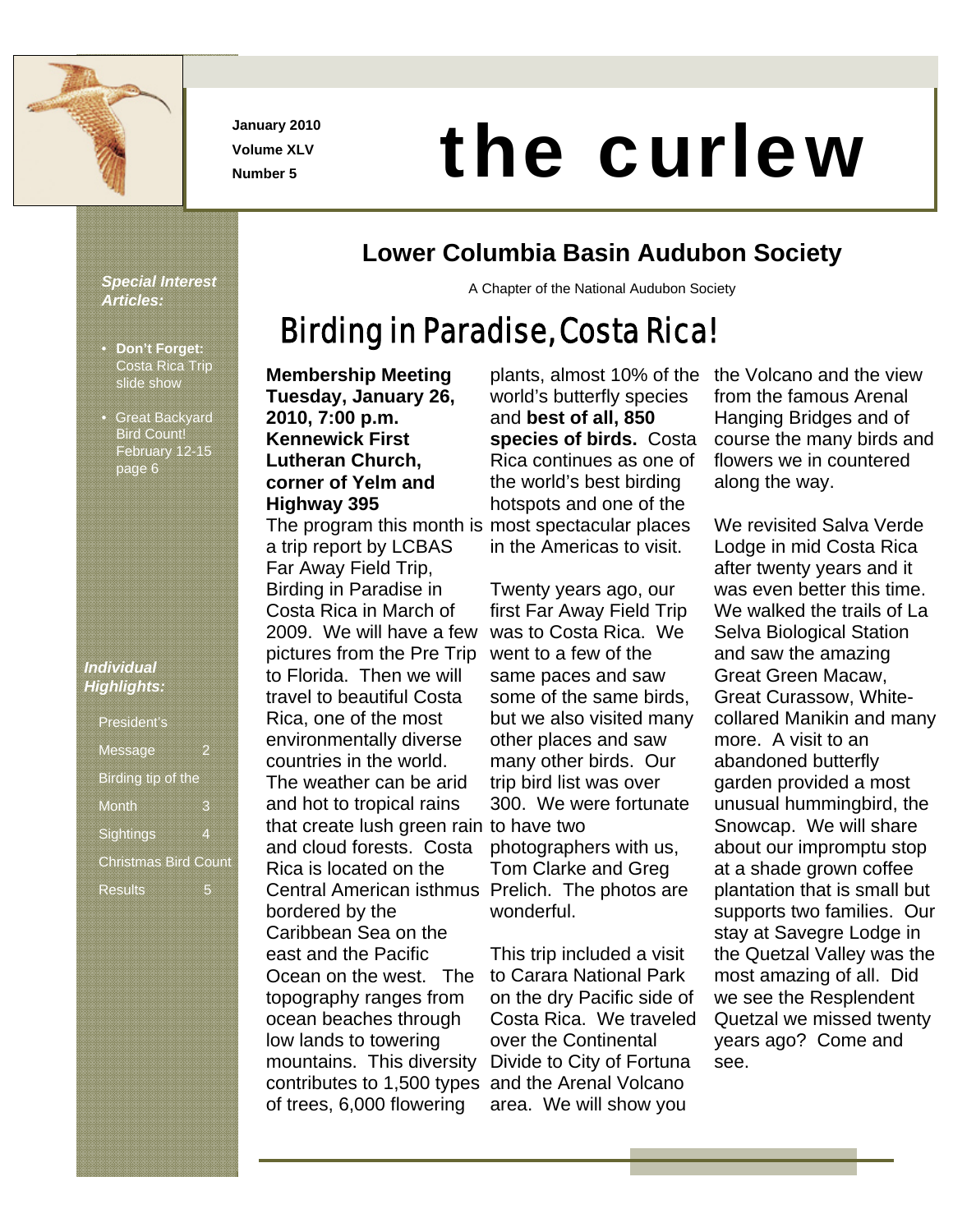

# President's Message *with Ed Rykiel, President*

#### **Happy New Year 2010 !**

Something in the back of my mind tells me it can't possibly be – 2010! But there it is, *tempus fugit*.

Anyway, we started 2010 the right way with a big pot of lentil soup, a Christmas Bird Count , and an all-youcan-eat pot luck while we tallied 103 or so species. Not bad for the mysterious weather. I thought I would lose some weight on count day spending a lot of time out doors and in Dana's transport vehicle. But the

pot luck more than compensated for any imagined weight loss. If you weren't there, you should have been. Make plans now for the next CBC – time waits for no birder.

While the new year is just getting off the ground, LCBAS is in the middle of its program. We have some exciting presentations and activities on our calendar. Stay tuned to The Curlew and lcbas.org to keep up to date. Your participation makes it all worthwhile.

Ed Rykiel President

#### **FREE TO A GOOD HOME**

13 years worth of "BIRDING" the semimonthly publication of the American Birding Association - 1996 to the present. Call 509-727-8740 or

email dennisrockwell@dwwir: eless.net

*Northern Flicker*



*"Then, at 3:15, we will caravan to Sacajawea Park for an Eagle Walk. Over forty eagles have been spotted there in the late winter afternoons."*

### **Junior Audubon News**

Junior Audubon will meet on January 16th at 2:00 PM for "Going Ducky." We'll meet in Columbia Park where the ducks are. We'll decide if it is at the Marina or the Family Fishing Pond as the event approaches. Teen Audubon members are invited to join us.

 Audubon volunteers will share their spotting scopes to help Junior Audubon members get an up close look at the ducks that come to the Tri-Cities for the winter. Then, at 3:15, we will caravan to Sacajawea Park for an Eagle Walk. Over forty eagles have been spotted there in the late winter afternoons.

 There will be an after school meeting on Thursday, January 28, 3:15, in room 10 at Hawthorne Elementary School. At this meeting we will take a look at duck photos and other birds in Columbia Park to help us get ready for

the Great Backyard Bird Count coming up on February 13th.

 For more information, or to volunteer, contact Cherie cbaudrand@charter.net

#### **Help for Injured Raptors:**

If you find an injured raptor in the Tri-Cities or surrounding area you can call a local volunteer for advice. Injured raptors are usually transported to **Blue Mountain Wildlife in Pendleton, Oregon** for treatment and rehabilitation.

#### **Who to call:**

Michelle Caron..(509) 366-0888 Marilyn Hayes..(509) 521-4648 Suzanne Baird…(509) 460-2434 Blue Mountain Wildlife…(541) 278- 0215 see **Lower Columbia Basin Audubon website** and click on the **Help for Injured Birds** link.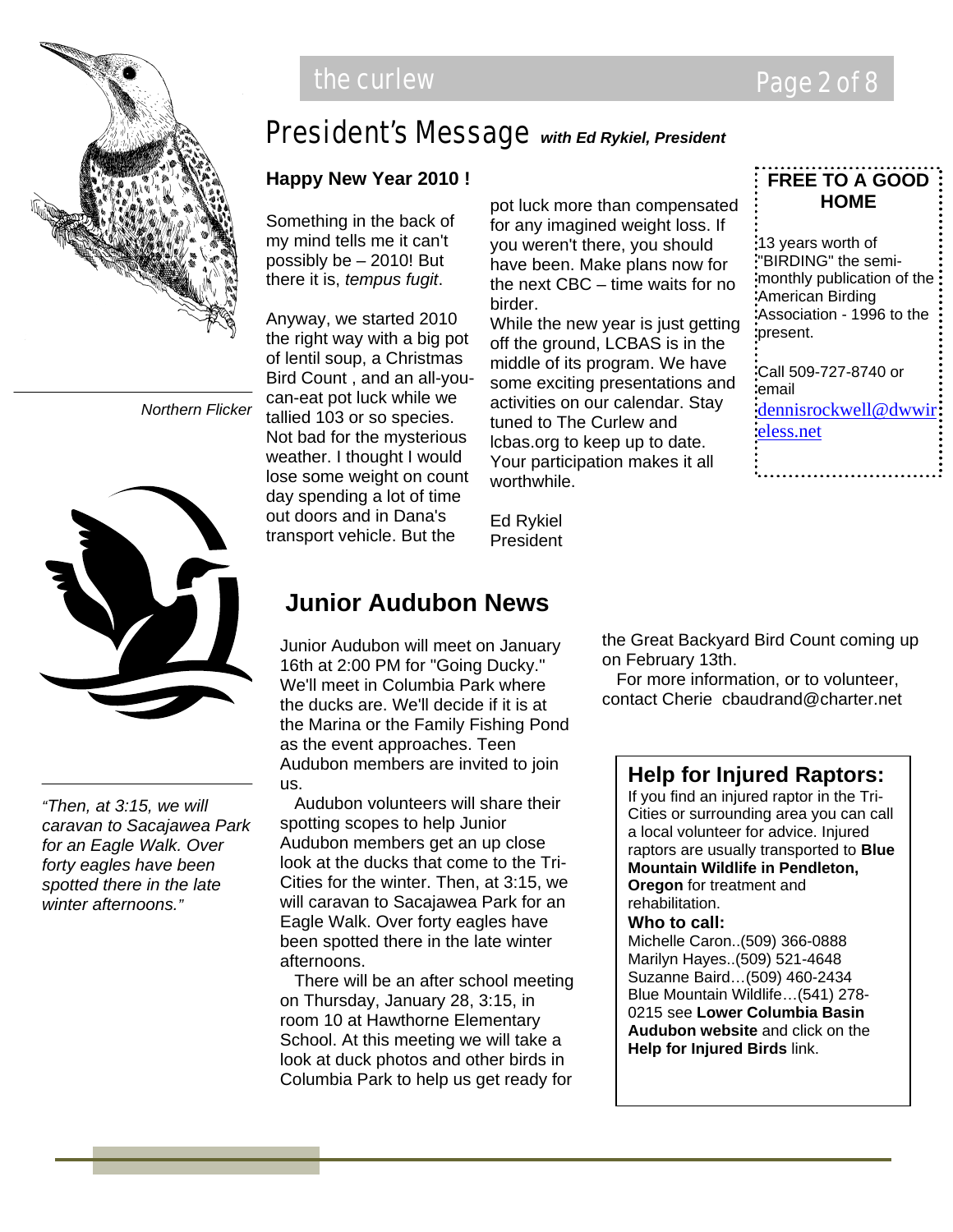# Great Washington State Birding Trail! New Map!

On January 26, 2010 the newest addition to the Washington State Birding Trail will be unveiled in Olympia. The newest loop is the "Palouse to Pines" loop. This is the 6 th map in the series that promotes rural communities by helping to identify and conserve areas for birds and other wildlife, while also promoting nature based tourism and helping to generate revenue for rural communities. The other birding trail maps that have been produced include; the Olympic Loop, the Cascades loop, the Southwest loop, the Coulee Corridor, and the Sun & Sage loop. The maps are available through Audubon Washington at their website location http://wa.audubon.org/birds\_GreatWABirdingTrail.html.

The birding trail helps fulfill Audubon's mission of inspiring a culture of conservation among our citizens while conserving and restoring essential wildlife habitat. Long-term protection for wildlife and our own quality of life depends on our using natural resources in sustainable ways and providing on-going economic incentives for local stewardship of birds and habitat. Birding trail maps are a great tool for developing this incentive!

#### **McNary Environmental Education Center Second Saturday Event!**

Come out and help participate in citizen science and the Great Backyard Bird Count, anyone can help! (see page 6 for more details), Saturday February 13 th. Meet in the McNary Education Center at 8 am to get data forms and location assignment. Dress for the weather. ID will be by two or more birders to verify the species and the numbers of each species. The data will be combined where appropriate and sent to Cornell Lab of Ornithology. **How to get there:** The Education Center is located off Highway 12 near Burbank. From Tri-Cities take Highway I-182 East/Highway 12 East to Burbank. Turn left onto Humorist Rd. at second stoplight after the Snake River Bridge. Turn left onto Lake Rd. Look for Education Center on the left.

#### **History of Fish and Fishing in the Columbia River Basin: A Presentation by scientist and local author Dennis Dauble**

Dennis will explore how fish and fishing are intertwined with the lifestyle and culture of Pacific Northwest residents. This presentation will center on the historical fishing practices of American Indian tribes, the influence of white settlement on fish populations, and the modern-day water-use practices that often lead to conflicts between resource management policy and public values. Slides and journal entries from the Lewis and Clark Expedition and Railroad Surveys will illustrate this illuminating presentation.

This Community Lecture Series program is hosted by the Lower Columbia Basin Audubon Society. Join us for refreshments and a great presentation.

7:00 PM Kathy Criddle 1620 S. Union St. 737-6325

January 21, 2010 For more information, contact: Kennewick Library **Mid-Columbia Libraries** Kennewick **Kennewick** kcriddle@mcl-lib.org

*"fish and fishing are intertwined with the lifestyle and culture of all Pacific Northwest residents."* 

# **Birding tip of the Month**

*Learn what habitat a bird uses: you are not likely to find a Sage Sparrow on a mudbar! Then look at where in that habitat the bird is likely to be: treetop, driest mud, tall grass, sagebrush, river shore, etc.*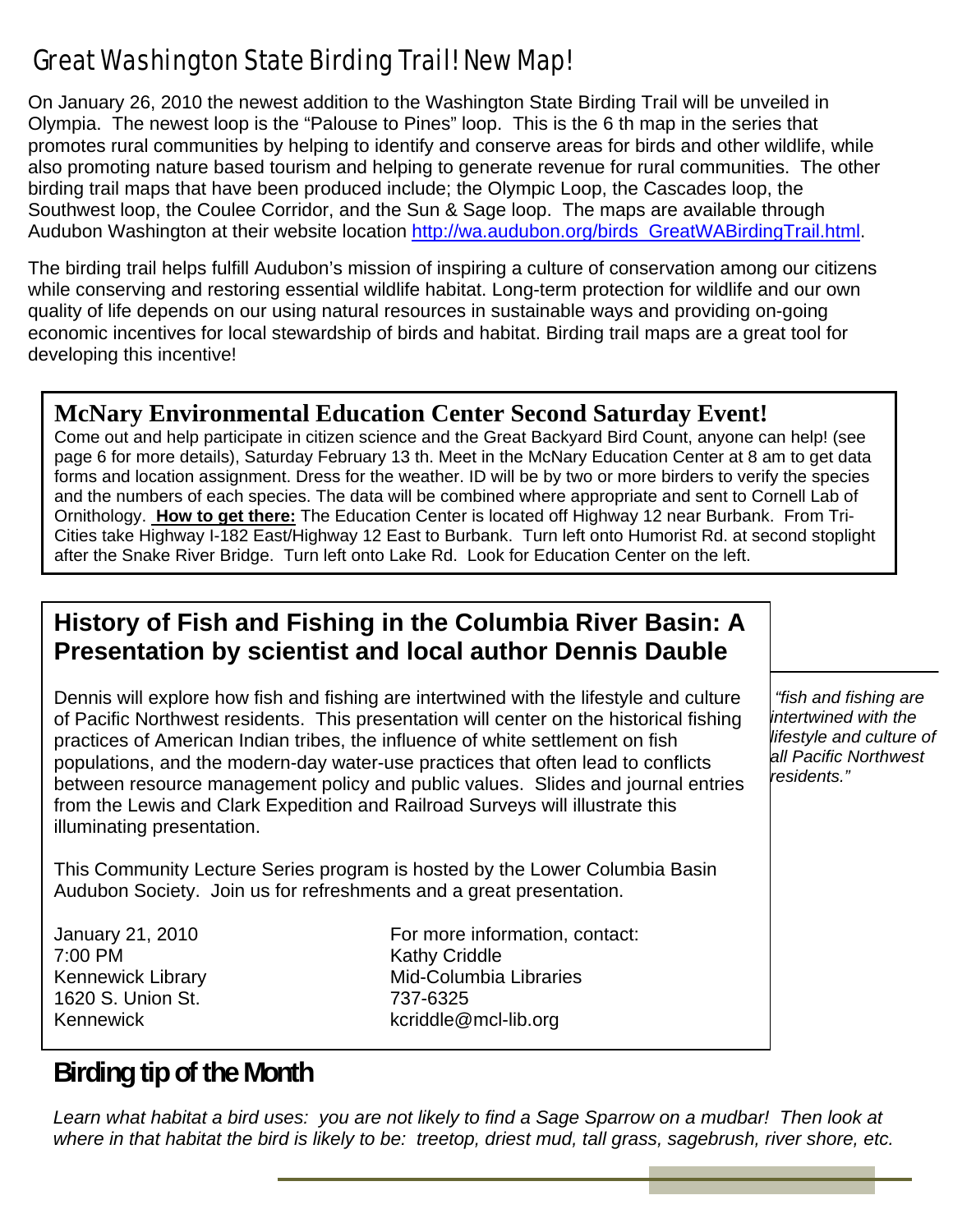# the curlew **Page 4 of 8**

#### Bird Sightings – December 2009 **Kevin Burke** *- (wildburke@hotmail.com)*

*"A Snowy Owl on a roof and a lingering Blacknecked Stilt are highlights"*

#### *Bird Sightings Greetings*

Hello everyone! We had a great month of birding in December. I would like to thank all some of the the folks that submitted sightings to me this month, this column would not be possible without all of your dedication. Some great birds were present this month. A Snowy Owl on a roof and a lingering Black-necked Stilt are some of the highlights.

# **December:**

- 1. Dec.  $1^{st}$ : A Black-necked Stilt was seen on the Yakima Delta by (NL). It was also seen on the Bateman Island bird walk on Dec. 3<sup>rd</sup> by the Bateman crew.
- 2. Dec. 3<sup>rd</sup>: A White-throated Sparrow and an Orange‐crowned Warbler were seen in the yard of (LU&LH).
- 3. Dec. 4<sup>th</sup>: The Trumpeter Swan was seen on the Yakima River near Chamna.
- 4. Dec. 12<sup>th</sup>: A <u>White American Crow</u> was seen on the campus of WSU Tri‐cities by (JL).
- 5. Dec. 12<sup>th</sup>: A Lincoln's Sparrow was seen at the feeder of (LH).
- 6. Dec. 12<sup>th</sup>: A <u>Merlin</u> was seen near Status St. by (KC). Another was seen the following day next day in the same area by  $(AJ)$ .
- 7. Dec. 12<sup>th</sup>: 7 Northern Flickers were in the yard of (JLu) at one time.
- 8. Dec. 12<sup>th</sup>: 3 Trumpeter Swans were seen across the road from the Education center at McNary in Burbank by (CS, MH, PC).
- 9. Dec. 20<sup>th</sup>: 28 <u>Bald Eagles</u>, 7 <u>Redtail</u> Hawks, 4 Kestrels, 6 Western Grebes, 5 Pied‐billed Grebes were seen at

Sacajawea Park by (LF&WH).

- 10. Dec. 22<sup>nd</sup>: A **Snowy Owl** was seen in Richland on a roof on Harris St by just about everyone.
- 11. Dec. 23<sup>rd</sup>: A White-throated Sparrow and a Varied Thrush were seen at Two Rivers Park by (LU&LH).
- 12. Dec. 27<sup>th</sup>: A **Eurasian Widgeon** was seen on the Columbia near the family fishing pond (BD).
- 13. Dec. 28<sup>th</sup>: A Red-breasted Sapsucker was seen at Lyon's Ferry by (BD).
- 14. Dec. 29<sup>th</sup>: A Peregrine Falcon was seen on a pier of the Blue bridge by (BD).
- 15. Dec. 30<sup>th</sup>: A Western Bluebird and a Lincoln's Sparrow were seen near Rancho Reata and near the LDS temple by (TG).

# **Observers:**

(LH) Lisa Hill, (NL) Nancy LaFramboise, (KC) Kathy Criddle, (JLu) Jordene Lucas, (MH) Marilyn Hayes, (LF) Lucie Fritz, (WH) Wayne Heinz, (LU) Larry Umthun, (PC) Paula Clark, (CS) Chris Simmonen, (TG) Tony Greager, (BD) Bob Derting, (AJ) Austin Johnson, (JL) Jim Lehman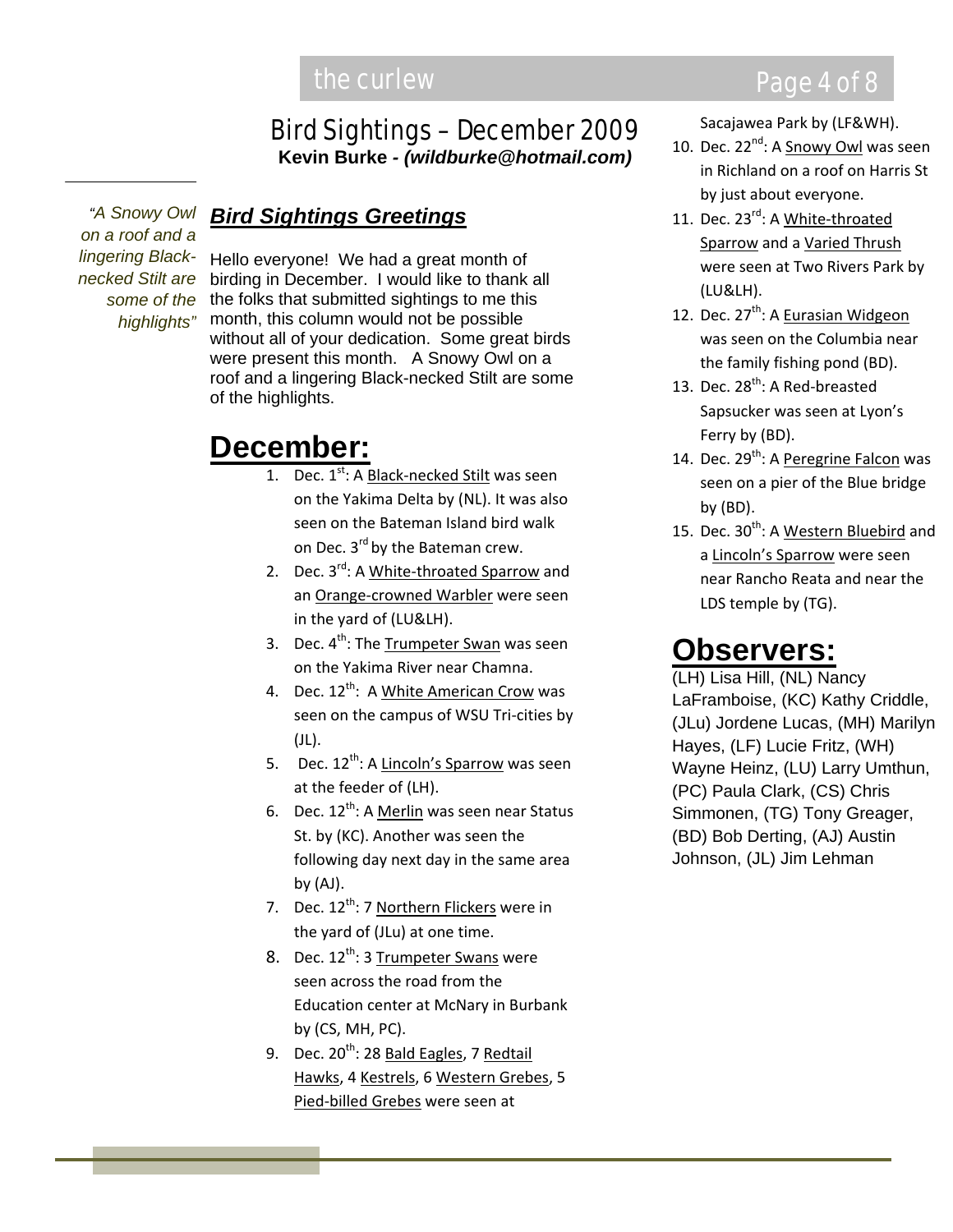# Christmas Bird Count Results!!

#### **CBC Count Jan 2, 2010**

*(Preliminary report with some outstanding tallies to be added.)* 

The 2009 Christmas Bird Count was a success considering the weather the weeks before the count day. The day of the count was a nice winter day with some sun and light wind. The birds were fairly cooperative but some species were not seen again during the count day or the count week. We are especially haunted by the absence of our little friend the Burrowing owl. We counted 103 species during the official 24 hour count period on January 2, 2010. The most abundant native species being the Canada goose with nearly 20,000 individuals. All I can say is wow! The second most abundant bird was the American coot with over 6,000 individuals. Mallards were the  $3<sup>rd</sup>$  most abundant with about 3,000 individuals and American widgeon were again  $4<sup>th</sup>$  with 2,700 counted. For small birds, the White crowned sparrow took the lead with nearly 2,000 birds counted while American robins, Darkeyed juncos and House finches were not far behind. Last year we had 1,945 Horned larks but this year we had only 51 which is not surprising since they can easily travel in large flocks in and out of the count circle.

Some special species considered rare for the CBC were sighted during the day. *Continued on page 7* 

#### **Check out our website: http://lcbas.org**

| President Ed Rykiel(509)627-1113          |  |
|-------------------------------------------|--|
| E-mail: ecodoc59@yahoo.com                |  |
| Vice President Robin Priddy (509)783-4664 |  |
| E-mail: grania0358@aol.com                |  |
| Secretary Debbie Berkowitz(509)375-4740   |  |
| E-mail: cdandrb@charter.net               |  |
| Treasurer Lucie Fritz(509)946-9134        |  |
| E-mail: LucieF@aol.com                    |  |
|                                           |  |

## **Bateman Island Bird Walk:**

#### *With Lisa Hill.*

We had a great crowd of 17 folks on the Bateman walk for the last hurrah of 2009! This report is from December 5, 2009. The weather was cool, but no wind or rain which was a great help in finding 47 species. Several HOODED MERGANSERS drifted around the east side of the causeway. Gotta love the females with their spiky princess hairdo. A few AMERICAN WIGEON and BUFFLEHEAD roamed the area, and the unmistakable silhouette of a COMMON LOON was spotted near the marina. A BELTED KINGFISHER has become a common sight near the causeway.

Along the walking path were at least two HERMIT THRUSH, a SPOTTED TOWHEE, and two DOWNY WOODPECKERS. In the Black Locust grove were three GREAT HORNED OWLS, all perched within a few feet of each other to make a majestic trio. Off the west shore of the island, we found the very late BLACK-NECKED STILT that has been working the delta long past a stilt's usual departure date. It didn't appear to be distressed or injured, but maybe a bit confused! At the north end, we had a great opportunity to observe HORNED GREBE and EARED GREBE and note the different characteristics of the two. There was also a PIED-BILLED GREBE in the area.

On our way to the back side of the island we found two NORTHERN HARRIERS. We rarely see harriers perched, but one of these perched briefly on a low shrub and gave us a great look at its beautiful facial pattern.

A bright male AMERICAN KESTREL sat for a long time at the very top of a tree where we could easily see the falcon facial stripe and lovely blue/gray and rusty plumage. A few people got a quick look at a GOLDEN-CROWNED SPARROW mixed in with numerous WHITE-CROWNED SPARROWS. One of the best sightings of the day was a low flyover MERLIN showing off its long pointed wings, streaked breast and falcon facial stripe. Too bad the Peregrine Falcon which is often seen in the area in winter didn't show itself. We could have had a three falcon day!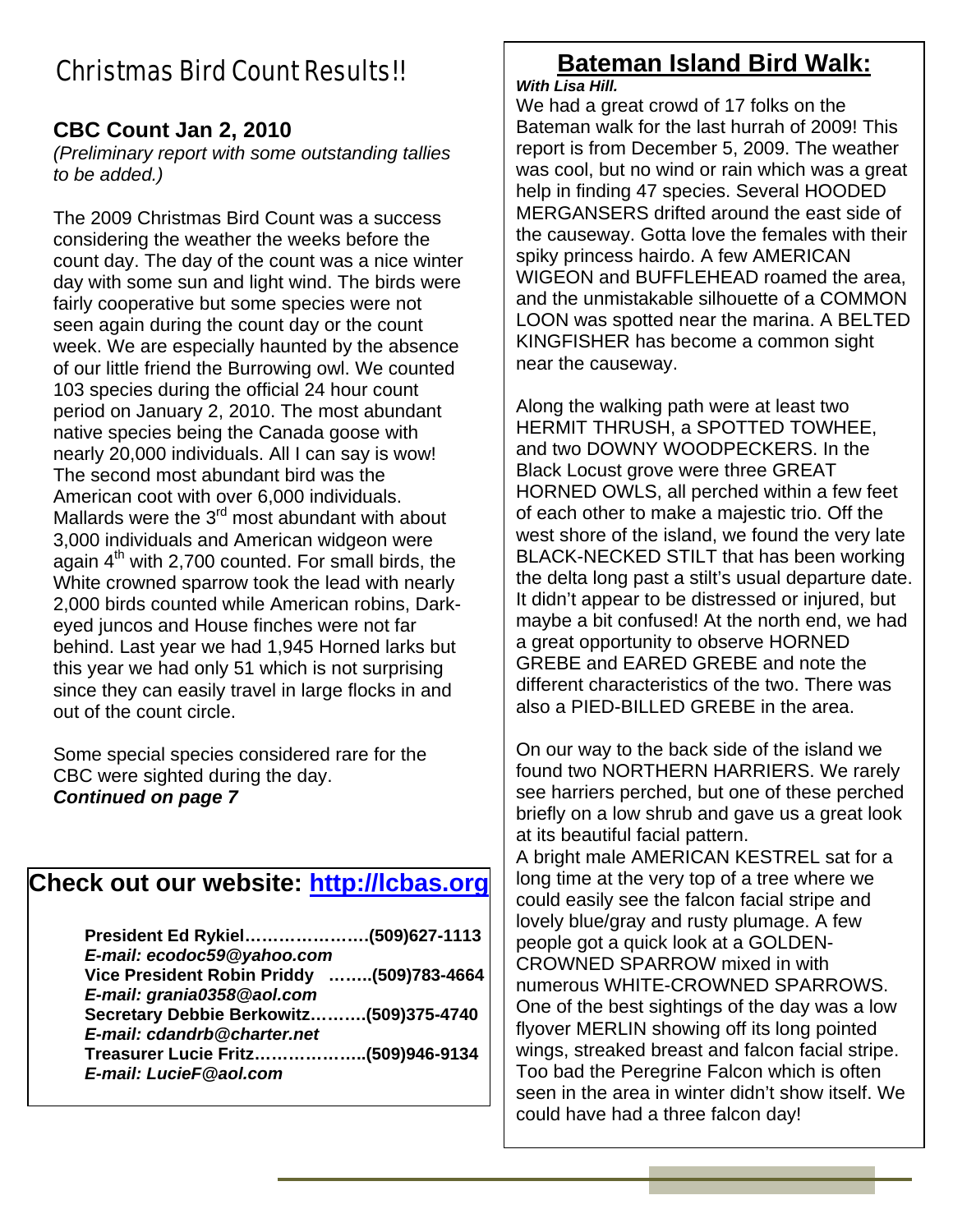#### *Bateman Island Bird Walk continued*

The next Bateman Island Bird Walk will be on **February 6 2010**. Meet in the parking lot of Wye Park near the causeway. Thanks to LCBAS for purchasing several "loaner" binoculars – they have already come in handy on the Bateman walks!

#### **Take a Mid-Winter Nature Break With the Great Backyard Bird Count February 12-15, 2010**

Bird watchers coast to coast are invited to take part in the 13th annual Great Backyard Bird Count, Friday, February 12, through Monday, February 15, 2010. Participants in the free event will join tens of thousands of volunteers of all levels of birding experience to count birds in their own backyards, local parks or wildlife refuges.

Each checklist submitted by these "citizen scientists" helps researchers at the Cornell Lab of Ornithology and the National Audubon Society learn more about how the birds are doing and how to protect them. Last year, participants turned in more than 93,600 checklists online, creating the continent's largest instantaneous snapshot of bird populations ever recorded.

Taking part in the Great Backyard Bird Count is a great way to get outside with family and friends, have fun, and help birds all at the same time. Anyone who can identify even a few species can provide important information that enables scientists to learn more about how the environment is changing and how that affects our conservation priorities," said Audubon Education Vice President, Judy Braus. "Everyone who participates in the GBBC—families, teachers, and young people—will get a chance to hone their observation skills, learn more about birds, and make a great contribution to the future!"

Anyone can take part in the Great Backyard Bird Count, from novice bird watchers to experts. Participants count birds for as little as 15 minutes (or as long as they wish) on one or more days of the event and report their sightings online at www.birdcount.org.

### **FUNDRAISING UPDATE!**

Don't foget we still have wonderful shadegrown fair trade coffees for sale! Light, medium, and dark roast, and decaf! \$9.50 per package, available at meetings or from Robin at information below!

Also don't foget to register for escrip at Yoke's Fresh Market! They donate a percentage of what you spend, the program costs you absolutely nothing and you can support Audubon! Yoke's has the best selection of wine in town, great sea foods, and many unique items.

Contact Robin Priddy at either phone 378- 1694 or e-mail **grania0358@aol.com** for information about either fundraising item or if you have questions!

Bird populations are always shifting and changing. For example, 2009 GBBC data highlighted a huge southern invasion of Pine Siskins across much of the eastern United States. Participants counted 279,469 Pine Siskins on 18,528 checklists, as compared to the previous high of 38,977 birds on 4,069 checklists in 2005. Failure of seed crops farther north caused the siskins to move south to find their favorite food.

On the www.birdcount.org website, participants can explore realtime maps and charts that show what others are reporting during the count. The site has tips to help identify birds and special materials for educators. Participants may also enter the GBBC photo contest by uploading images taken during the count. Many images will be featured in the GBBC website's photo gallery. All participants are entered in a drawing for prizes that include bird feeders, binoculars, books, CDs, and many other great birding products.

For more information about the GBBC, visit the website at www.birdcount.org. Or contact the Cornell Lab of Ornithology at (800) 843-2473 or (outside the U.S., call (607) 254-2473) or gbbc@cornell.edu, or Audubon at citizenscience@audubon.org or (215) 355-9588, Ext 16.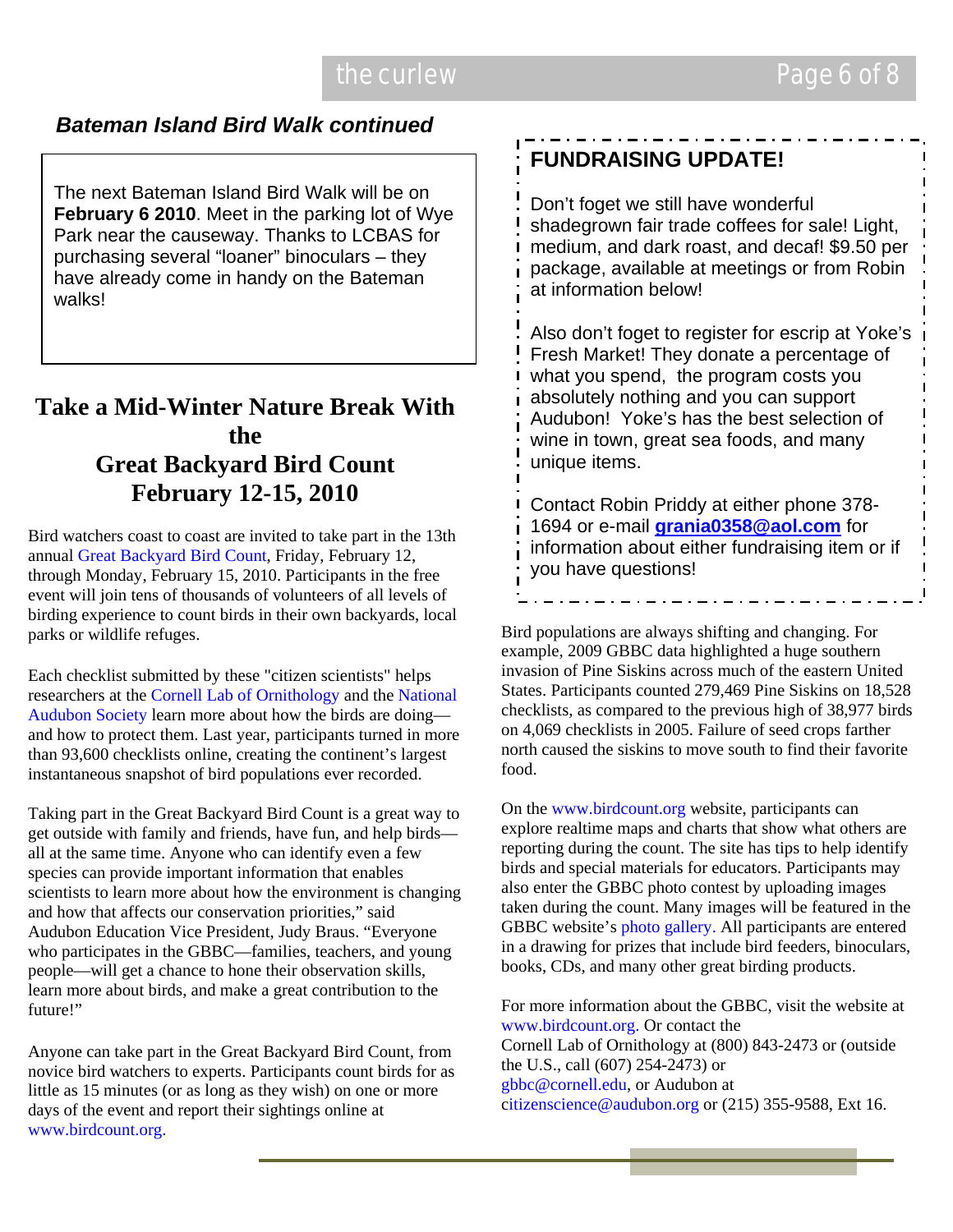#### *Christmas bird count results continued from page 5*

They were Tundra swans and a single Trumpeter swan. Other uncommon birds for the Christmas Count were a Water pipit, Caspian tern, Redbreasted merganser, Western gull, and a Purple finch. Rare bird forms will have to be filled out and accepted by Audubon before these species become official. I hope to have a full account of the birds for next months Curlew.

There were over 50 participants that signed in for the count this year which is an excellent turnout. Some avid counters did some owling, but most were daylight observers. We had several good outof town birders help us in the count which we greatly appreciate. The weather cooperated fairly well for a winter day in January with temperatures between 40 degrees and 47 degrees for most of the day. Winds were elevated in the morning but light to fairly calm in the afternoon and evening.

#### **I want to thank all those people that counted,**

**great job!** I want to especially thank the team leaders, Barb and Tom Clarke (Pasco), Ken Burke (Kennewick) and Ray Johnson (Richland) who helped to organize the count areas. I also want to specifically thank Ed the Master of Ceremony for leading the bird tally. Also thanks to Charlotte Reep and Marilyn Hayes for their efforts in getting the Grange and helping to set up. And finally a big thanks to Jack and Murrell Dawson for "hosting" the dinner and all the little things that made the event a success. I am looking forward to next year's count which should again be held at the Grange in Pasco. I hope we can continue to make the Grange bird count central with snacks, warm drinks and warm conversation. See you next year.



# *Book Table Talk – January 2010*

*By Kathy Criddle* 

We don't just study birds, we like plants and animals too! Here are some great plant books available at the book table during the next meeting!

Plants of the Lewis & Clark Expedition by H. Wayne Phillips. For those who love our connection to the Lewis and Clark Expedition, this is a delightful book featuring plants found on that amazing journey. Beautiful photographs, descriptions and a Lewis and Clark Journal entry accompany each of the wonderful plants highlighted in this book. Price: \$20.00

Edible and Medicinal Plants of the West by Gregory L. Tilford. This easy to carry, compact book is great for hikers or for using in the field. Information includes range, bloom times, habitat description and dangerous look-a-like plants to stay away from. The color photos are very useful. Price: \$14.00

Venomous Animals & Poisonous Plants by Steven Foster and Roger Caras. One of the Peterson Field Guides this book covers all manner of poisonous creatures and plants from mushrooms to snakes. Another 250 plants and 90 animals located in the lower 48 states are included. Line drawings and color photographs help make identification fast and simple. Price: \$15.95

News from Badger Mountain Centennial Preserve!

Another 25 acres have been added to the preserve! This is great news as this local open space is a wonderful place to hike a view birds locally! More to come on this in the near future!